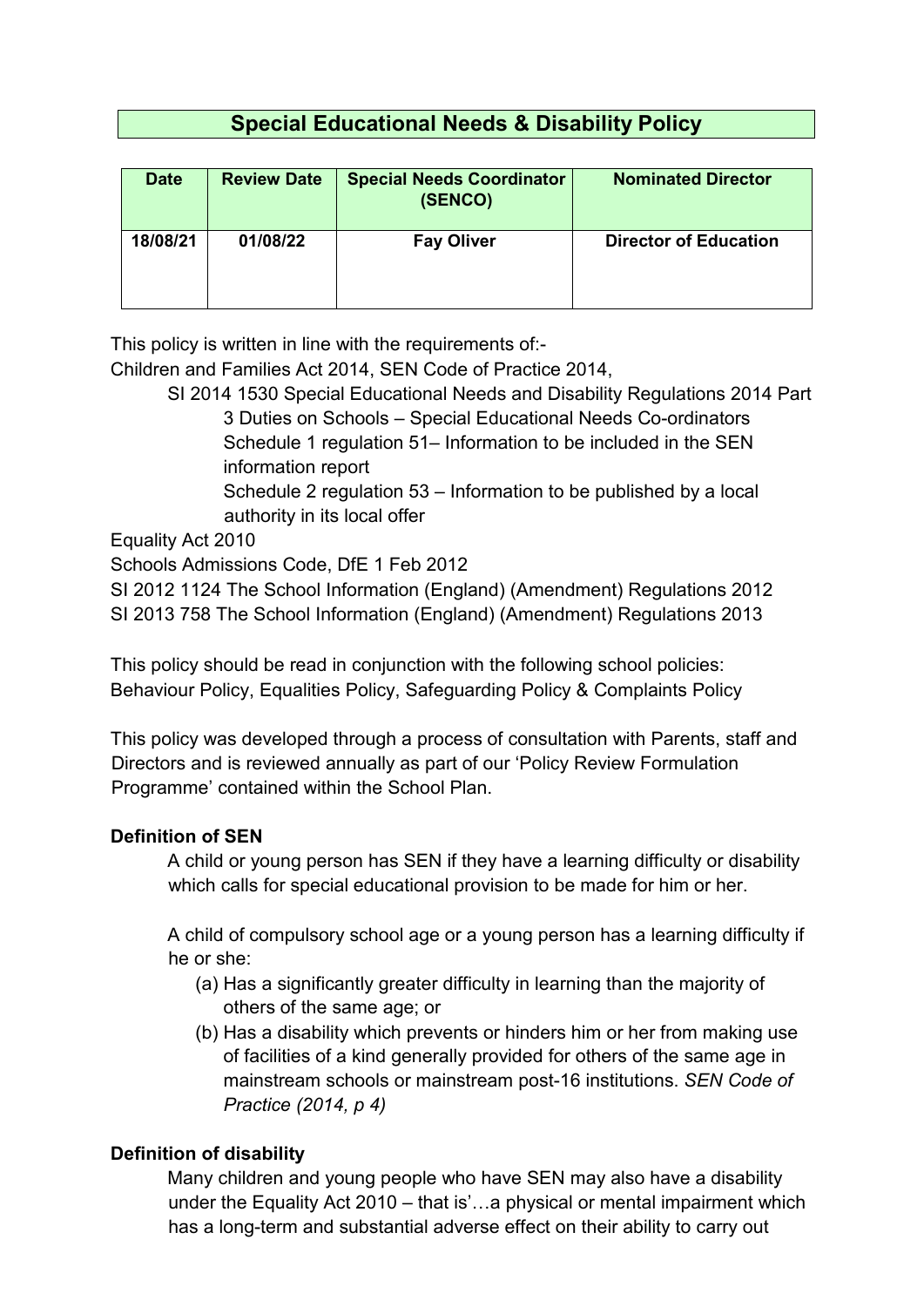normal day-to-day activities'. This definition provides a relatively low threshold and includes more children than many realise: 'long-term' is defined as 'a year or more' and 'substantial' is defined as 'more than minor or trivial' *SEN Code of Practice (2014, p5)* 

## *1 The kinds of special educational need for which provision is made at the school*

At Small Haven School we make provision for a variety of frequently occurring special educational need for students with an Education Health Care Plan, including Dyslexia, Dyspraxia, Speech and Language needs, Mild to Moderate Autism, Asperger's Syndrome, Learning difficulties and Behaviour difficulties. There are other kinds of special educational need which do not occur as frequently and with which the school is less familiar, but we can access training and advice so that these kinds of needs can be met.

The school is ideally placed to meet the needs of vulnerable, anxious students who require a small specialist school in order to feel safe.

The admission arrangements for students without an Education Health Care Plan do not discriminate against or disadvantage disabled children or those with special educational needs.

### *2 Information about the policy for identification and assessment of students with SEN*

At Small Haven School we monitor the progress of all students to review their academic progress. We use a range of formative and summative assessments for this.

| English                | Reading:<br>NGRT terms 1, 3 and 5<br>(week 3)                                | Spelling:<br>NGST terms 1, 3 and 5<br>(week 3)                                                                 | Writing<br>One piece of assessed<br>writing once a term<br>(across any subject) | Speaking and listening:<br>3 times a year (Teacher's to<br>judge when is best for their<br>class) |
|------------------------|------------------------------------------------------------------------------|----------------------------------------------------------------------------------------------------------------|---------------------------------------------------------------------------------|---------------------------------------------------------------------------------------------------|
| Maths                  | Starmaths:<br>Once every term                                                | Topic assessment:<br>To be carried out at the<br>end of each White Rose<br>topic using Write Rose<br>resources |                                                                                 |                                                                                                   |
| Learning for<br>life   | Pre-assess and post<br>assessment for each<br>topic.                         |                                                                                                                |                                                                                 |                                                                                                   |
| <b>Function Skills</b> | Function skills test for<br>year 10, 11, 12 and 13 to<br>be decided by staff |                                                                                                                |                                                                                 |                                                                                                   |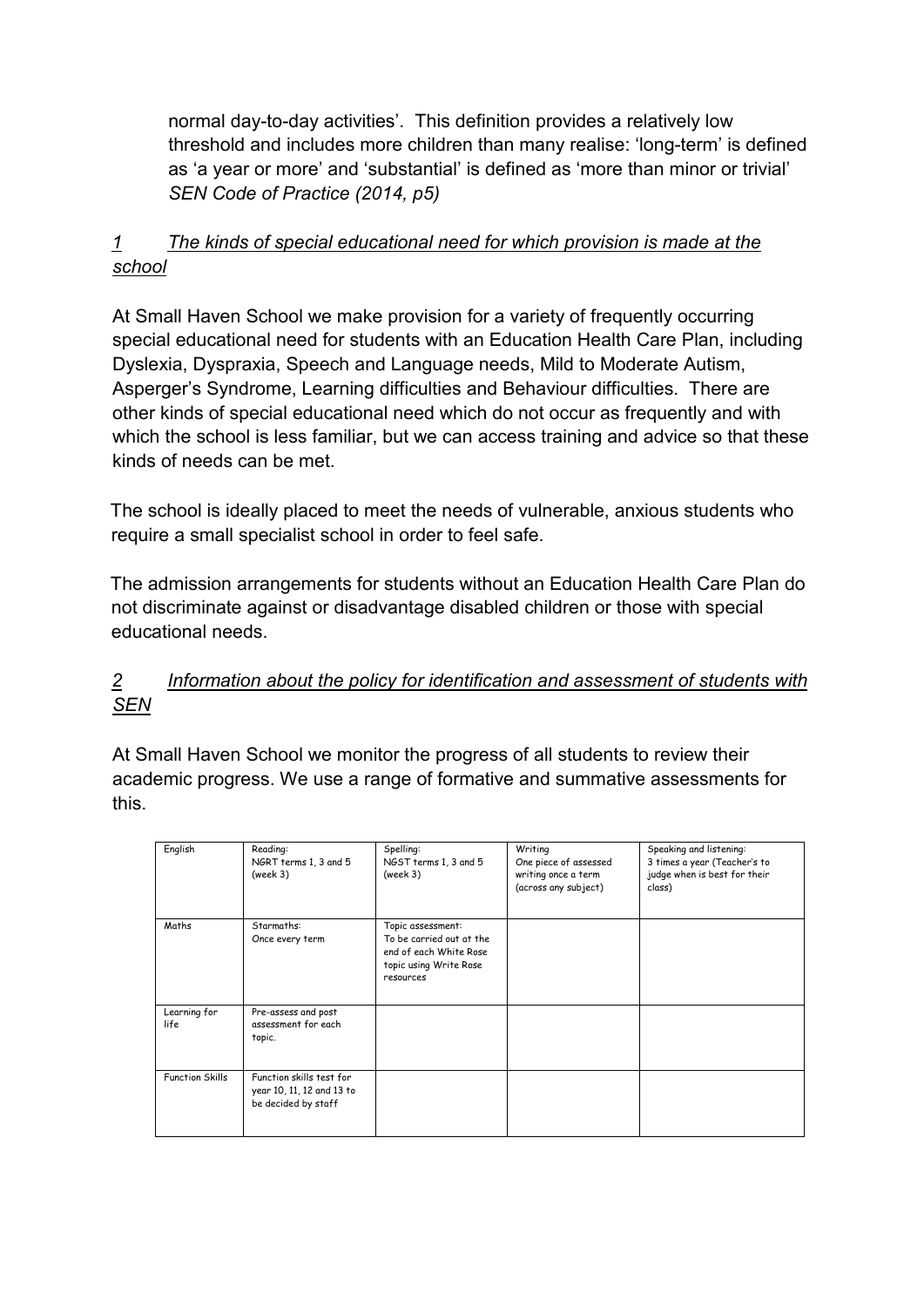Where progress is not sufficient, we endeavour to put in place extra support to enable the students to progress. This may be in the form of providing specialist resources and staff training.

The majority of students at Small Haven School have already been issued with an EHC plan. Within this, the student's areas of need and recommended support is outlined and all teachers and support staff who work with the students are aware of the support to be provided and the teaching approaches to be used.

#### *3 Information about the school's policies for making provision for students with special educational needs whether or not they have EHC Plans, including 3a How the school evaluates the effectiveness of its provision for such students*

Each review of the EHC Plan will be informed by the views of the student, parents and class teachers, and the assessment information from teachers which will show whether adequate progress is being made.

The *SEN Code of Practice (2014, 6.17)* describes inadequate progress thus:

- Is significantly slower than that of their peers starting from the same baseline
- Fails to match or better the child's previous rate of progress
- Fails to close the attainment gap between rate of progress
- Widens the attainment gap

There will be an annual review for every student of the provision made for the child, which will enable an evaluation of the effectiveness of the provision. The collation of all annual review evaluations of effectiveness will be reported to the Directors.

#### *3b the school's arrangements for assessing and reviewing the progress of students with special educational needs*

Every student in the school has their progress tracked in English and maths according to the assessment timetable. In addition to this, some students may have more frequent assessments. These assessments are part of the summative assessment process which is used to determine if students are increasing their level of skills in key areas.

If these assessments do not show adequate progress is being made the students personal support plans will be reviewed and adjusted as necessary.

*3c the school's approach to teaching students with special educational needs*

High quality teaching, differentiated for individual students, is the first step in responding to students who have or may have SEN. Additional intervention and support cannot compensate for a lack of good quality teaching. Small Haven School regularly and carefully reviews the quality of teaching for all students. This includes reviewing and, where necessary, improving, teachers' understanding of strategies to identify and support vulnerable students and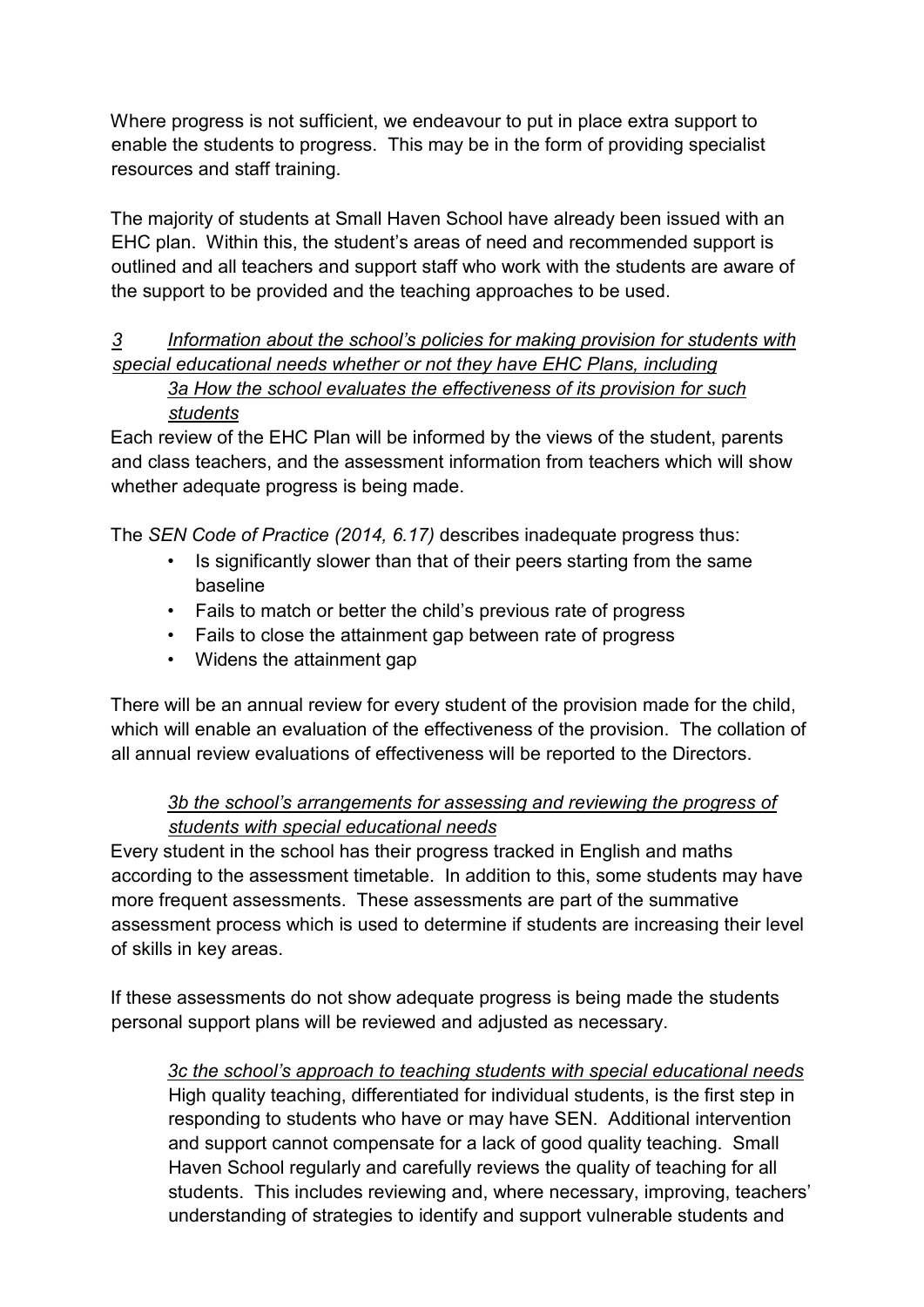their knowledge of the SEN most frequently encountered *SEN Code of Practice (2014, 6.37)* 

At our last OfSTED inspection Small Haven School's quality of teaching was judged to be good.

#### *3d how the school adapts the curriculum and learning environment for students with special educational needs*

At Small Haven School we focus on supporting the students in acquiring the social and emotional skills and resiliency needed to prepare them for the future. In the upper school and Sixth Form there is particular emphasis on life skills in preparation for independence. e.g. money, etiquette, food hygiene etc.

We have clear strategies and programmes for curriculum mapping, standardising assessments and tracking progress. As a SEN school, we are continuously looking to improve/adapt our curriculum and learning environment to meet the needs of our students to maximize their full potential.

*3e how the school enables students with special educational needs to engage in activities of the school (including physical activities) together with children who do not have special needs* 

All clubs, trips and activities offered to students at Small Haven are available to all students. Where it is necessary, the school will use the resources available to it to provide additional adult support to enable the safe participation of the pupil in the activity and in particular when we link with other schools.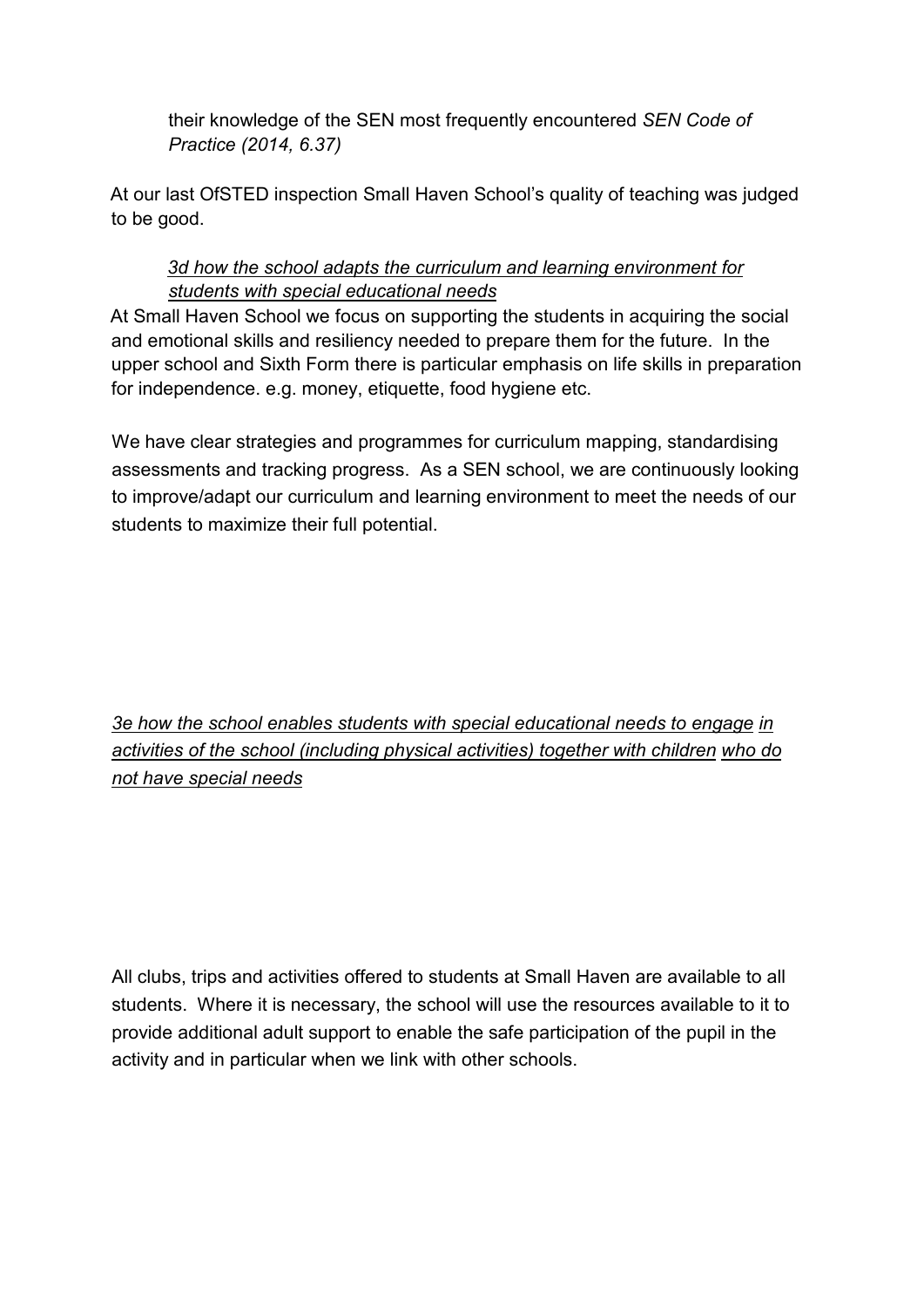*3f support that is available for improving the emotional and social development of students with special educational needs* At Small Haven School we understand that an important feature of the school is to enable all students to develop emotional resilience and social skills, both through direct teaching; for instance, whole school assemblies, circle time, mentor time, Question time and Learning for Life and indirectly with every conversation adults have with students throughout the day.

For some students with the most need for help in this area we also can provide the following: additional mentor time, time out in the quiet room, support from the Principal Head, interventions and external referral to CAHMS.

Students in the early stages of emotional and social development because of their special educational needs will be supported to enable them to develop and mature appropriately. This will usually require additional and different resources, beyond that required by students who do not need this support.

### *4 The name and contact details of the SEN Co-ordinator*

The SENCO at Small Haven School is Mrs Fay Oliver. Mrs Oliver holds the National Award for Special Educational Needs Co-ordination and a BA (Hons) in Education with Qualified teaching status. Mrs Oliver can be contacted via email at [fay@smallhavenschool.co.uk](mailto:fay@smallhavenschool.co.uk)

*Information about the expertise and training of staff in relation to children and young people with special educational needs and how specialist expertise will be secured* Small Haven School's staff development ensures that staff are supported in the development of skills, understanding and expertise, such that they may both better provide for the needs of pupils, and enhance their personal professional development. Performance management and the SIP inform the allocation of staff training resources in response to need.

All staff have a right to in service training and professional development. Staff may be put forward for training or make their own request for training in areas specific to fulfilling their role. Courses/ training which furthers the expertise of staff as applied to our pupils with SEN are favoured in this case. All staff have access to a range of relevant training on the online 'Educare' training platform. Staff also have access to the Head who is a qualified child and adolescent psychotherapist with extensive expertise in areas of child development, mental health and wellbeing. The school also has a qualified Occupational Therapist that staff can access for support and training.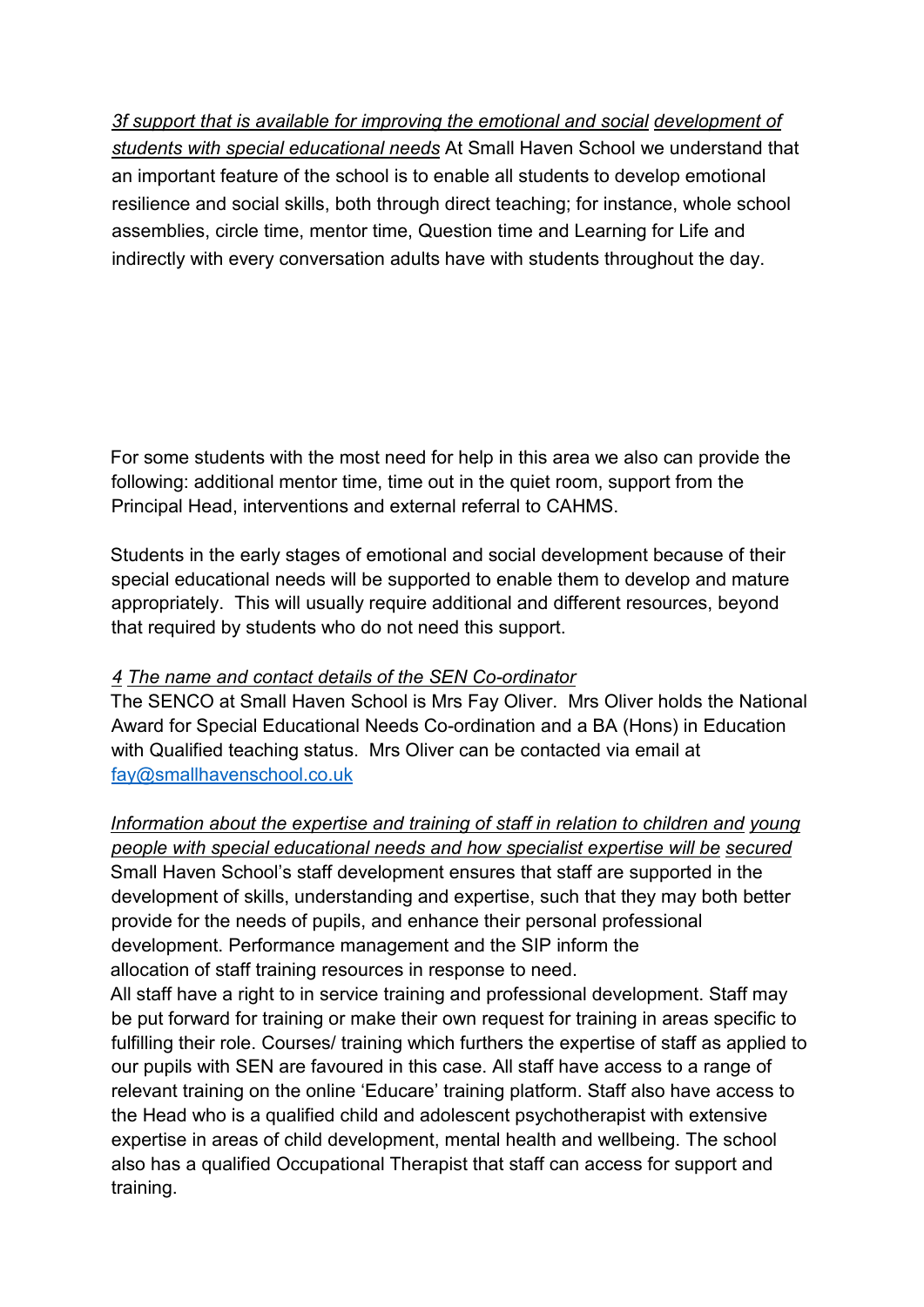Whole school needs are addressed through staff development days and a range of twilight training sessions throughout the year.

Where a training need is identified beyond this we will find a provider who is able to deliver it. Training provider's Small Haven School can approach are, Educational Psychologist, Speech and Language Therapist, Occupational Therapist (including our own internal qualified SECO & OT), Physio- Therapist, Dyslexia Specialists, MSI/HI/Vi specialist etc.

## *6 Information about how equipment and facilities to support children and young people with special educational needs will be secured*

Where external advisors recommend the use of equipment or facilities (as indicated in the student's EHCP) and which the school does not have, we will aim to purchase/hire it.

## *7 The arrangements for consulting parents of children with special educational needs about, and involving them in, their education*

All parents of students at Small Haven School are invited to discuss the progress of their children on at least three occasions a year and also receive written reports three times a year. In addition, we are happy to arrange meetings outside these times. Parents will be actively supported to contribute to assessment, planning and EHCP reviews, which, wherever possible will also include other agencies involved with the student. Information will be made accessible for parents.

## *8 The arrangements for consulting young people with special educational needs about, and involving them in, their education*

All students who have been identified as having special educational needs will be consulted about and involved in the arrangements made for them as part of person centred planning. Parents are likely to play a more significant role in the childhood years with the young person taking more responsibility and acting with greater independence in later years.

### *9 The arrangements made by the Directors relating to the treatment of complaints from parents of students with special educational needs concerning the provision made at the school*

The normal arrangements for the treatment of complaints at Small Haven School are used for complaints about provision made for special educational needs. We encourage parents to discuss their concerns with the class teacher or Principal Head to resolve the issue before making the complaint formal to the Director of Education.

If the complaint is not resolved after it has been considered by the Directors, then a disagreement resolution service or mediation service can be contracted. If it remains unresolved after this, the complainant can appeal to the First–tier Tribunal (Special Educational Needs and Disability), if the case refers to disability discrimination, or to the Secretary of State for all other cases.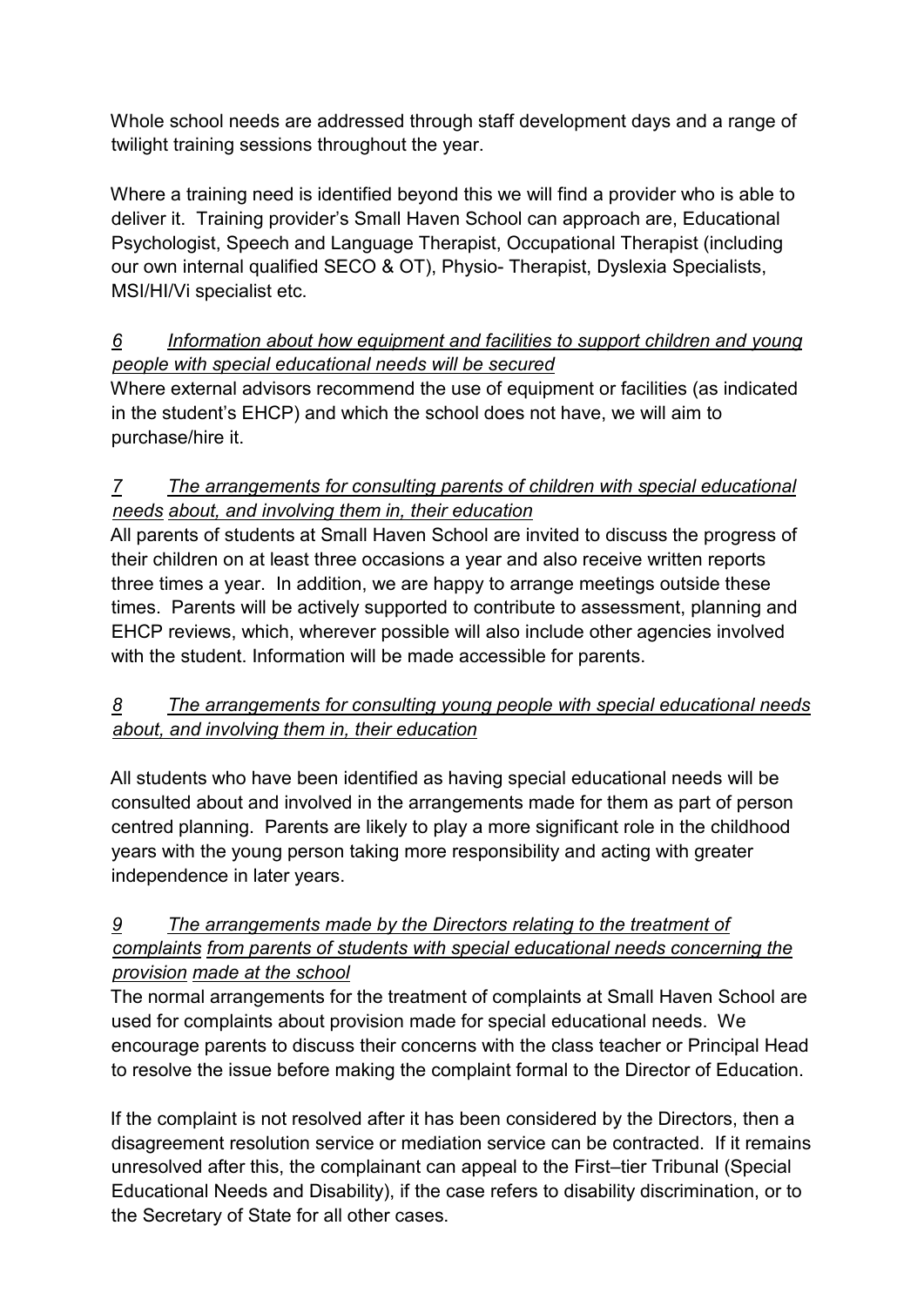There are some circumstances, usually for children who have a Statement of SEN where there is a statutory right for parents to appeal against a decision of the Local Authority. Complaints which fall within this category cannot be investigated by the school.

*10 How the Directors involves other bodies, including health and social services bodies, local authority support services and voluntary organisations, in meeting the needs of students with special educational needs and in supporting the families of such students*

Small Haven School may engage with the following bodies:-

- National Association of Special Schools (NASS)
- Registered Chartered Health & Safety Practitioner (IOSH)
- School Improvement Partner (SIP)
- Link to Disabled Children's Service for support to families for some students with high needs
- Access to Speech and Language Therapy Services / Occupational Therapy Services / Physiotherapy Services for pupil with requirement for direct therapy or advice
- Links with Social Services for Looked After Children
- Links with the local CAMHS for students with significant mental health needs.

#### *11 The contact details of support services for the parents of students with special educational needs, including those for arrangements made in accordance with clause 32 (Parent Partnership Services)*

Kent Parent Partnership Service (KPPS) provides free, impartial, confidential, advice, support and options around educational issues for parents who have children with special educational needs or disabilities (0-19). They empower parents to play an active and informed role in their child's education. They can be contacted on

**HELPLINE:** 03000 41 3000 **Office:** 0300 333 6474 and **Minicom:** 0300 333 6484 **E-mail:** kentparentpartnershipservice@kent.gov.uk

**<http://www.kent.gov.uk/kpps>**

### *12 The school's arrangements for supporting students with special educational needs in transferring between phases of education or in preparing for adulthood and independent living*

At Small Haven we work closely with the educational settings used by the students before they transfer to us in order to seek the information that will make the transfer as seamless as possible. Verbal handovers are sought wherever possible and student files are hand delivered to and from us.

We also contribute information to a students' onward destination by providing both verbal and written information to the next setting. Close liaison and contact is